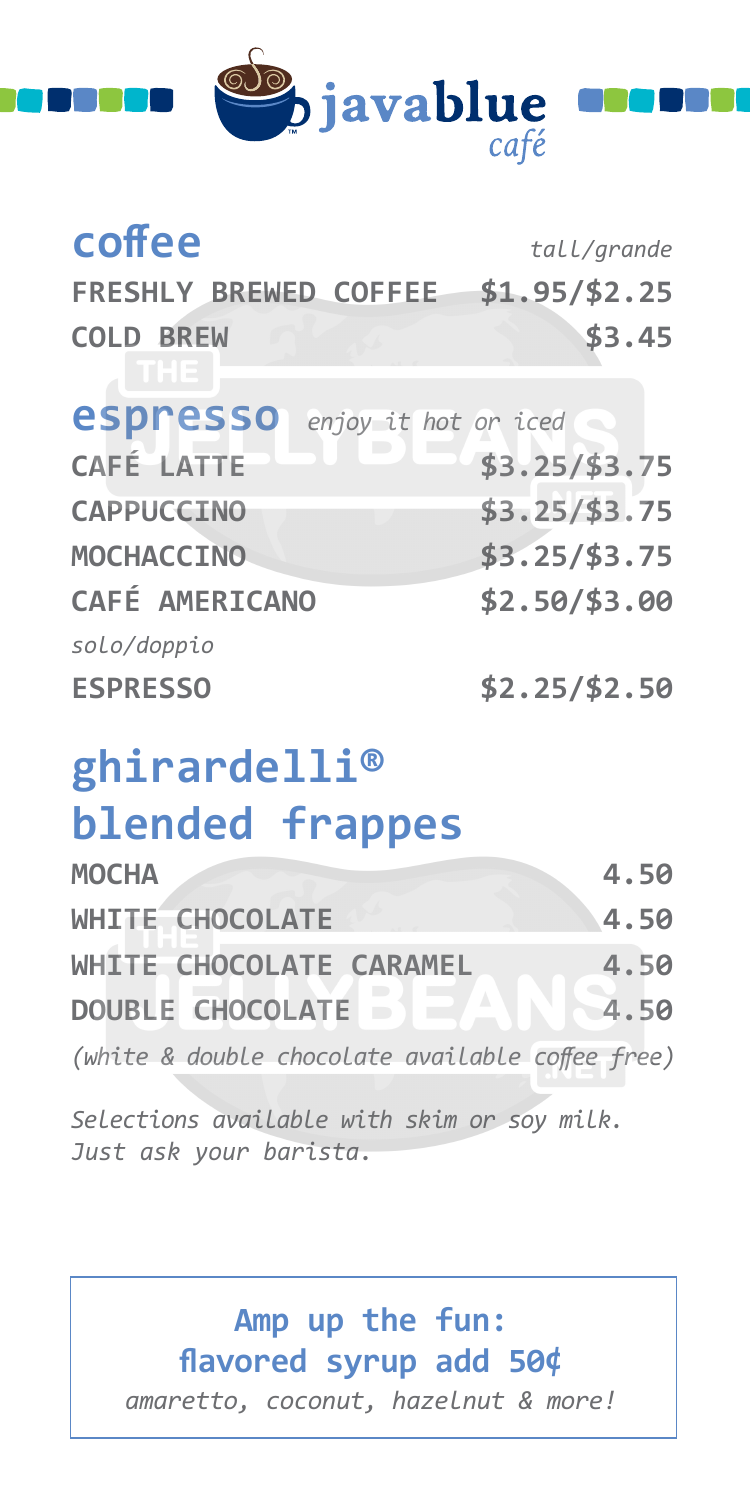# **hot beverages**

| <b>ART OF TEA</b> (assorted flavors) | \$1.95 |
|--------------------------------------|--------|
| <b>TAZO® CHAI TEA LATTE</b>          | \$3.75 |
| <b>HOT CHOCOLATE</b>                 | \$2.25 |

# **spiked coffee**

**CARIBBEAN \$6.50** *coffee infused with tia maria and appleton rum, with a sprinkle of nutmeg*

#### **MEXICAN below the set of the set of the set of the set of the set of the set of the set of the set of the set of the set of the set of the set of the set of the set of the set of the set of the set of the set of the set**

*cappuccino with a touch of patrón xo café*

#### **IRISH \$6.50**

*coffee blended with irish cream and a splash of jameson irish whiskey*

### **CHOCOLATE-LOVERS \$6.50**

*chocolate cappuccino with absolut vanilia vodka and a hint of chocolate liqueur*

### **milk shakes**

|                         | VANILLA, STRAWBERRY,                |        |
|-------------------------|-------------------------------------|--------|
|                         | <b>BLACK &amp; WHITE, CHOCOLATE</b> |        |
| <b>&amp; NEAPOLITAN</b> |                                     | \$4.50 |

### **beverages**

| <b>SPARKLING WATER</b> (11.3 oz)   | \$2.50 |
|------------------------------------|--------|
| <b>BOTTLED WATER</b> (.5 Liters)   | \$1.50 |
| <b>BOTTLED WATER</b> (1.5 Liters)  | \$3.95 |
| <b>ROCKSTAR</b> (assorted flavors) | \$4.95 |

*Have fun. But drink responsibly while you're at it, okay?*

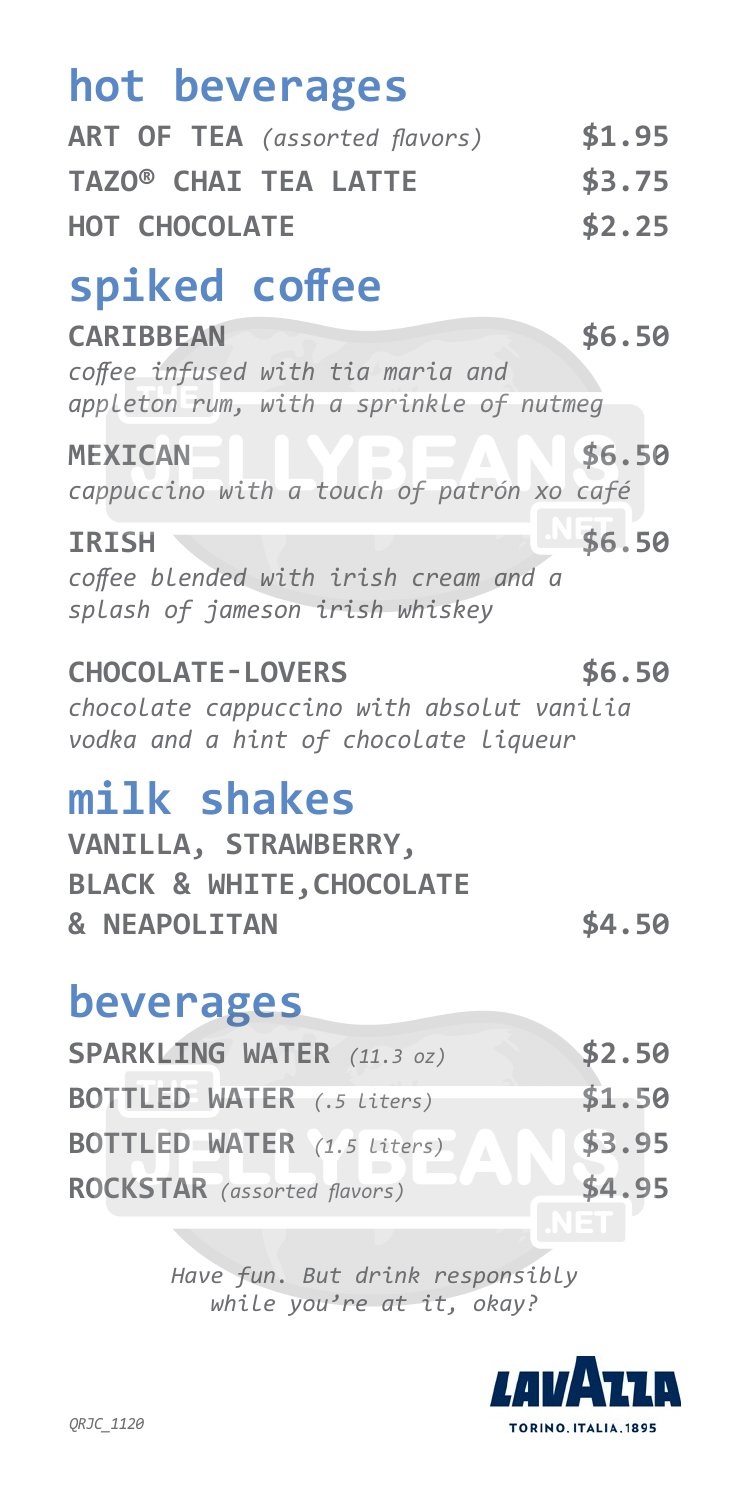





### **milkshakes \$4.50**

#### **VANILLA CHOCOLATE STRAWBERRY COFFEE**

#### **BLACK AND WHITE**

*vanilla ice cream with chocolate syrup and chocolate sprinkles*

#### **STRAWBERRY CREAMSICLE**

*strawberry and vanilla ice cream with strawberry puree*

#### **ISLAND DELIGHT**

*pineapple juice and vanilla ice cream with coconut syrup*

#### **CHOCOLATE CARAMEL**

*chocolate ice cream with caramel syrup*

#### **MOCHA-JAVA REV-UP**

*coffee and chocolate ice cream with a shot of espresso*

### **floats \$4.50**

**ROOT BEER FLOAT** *mug root beer and vanilla ice cream*

#### **PEPSI FLOAT**

*pepsi and vanilla ice cream*

#### **BROWN COW**

*chocolate ice cream, chocolate syrup and pepsi*

#### **SNOW WHITE** *vanilla ice cream and sierra mist*

**ORANGE COW** *vanilla ice cream and orange soda*

#### **ICE CREAM SODA** *vanilla ice cream, chocolate syrup and soda water*